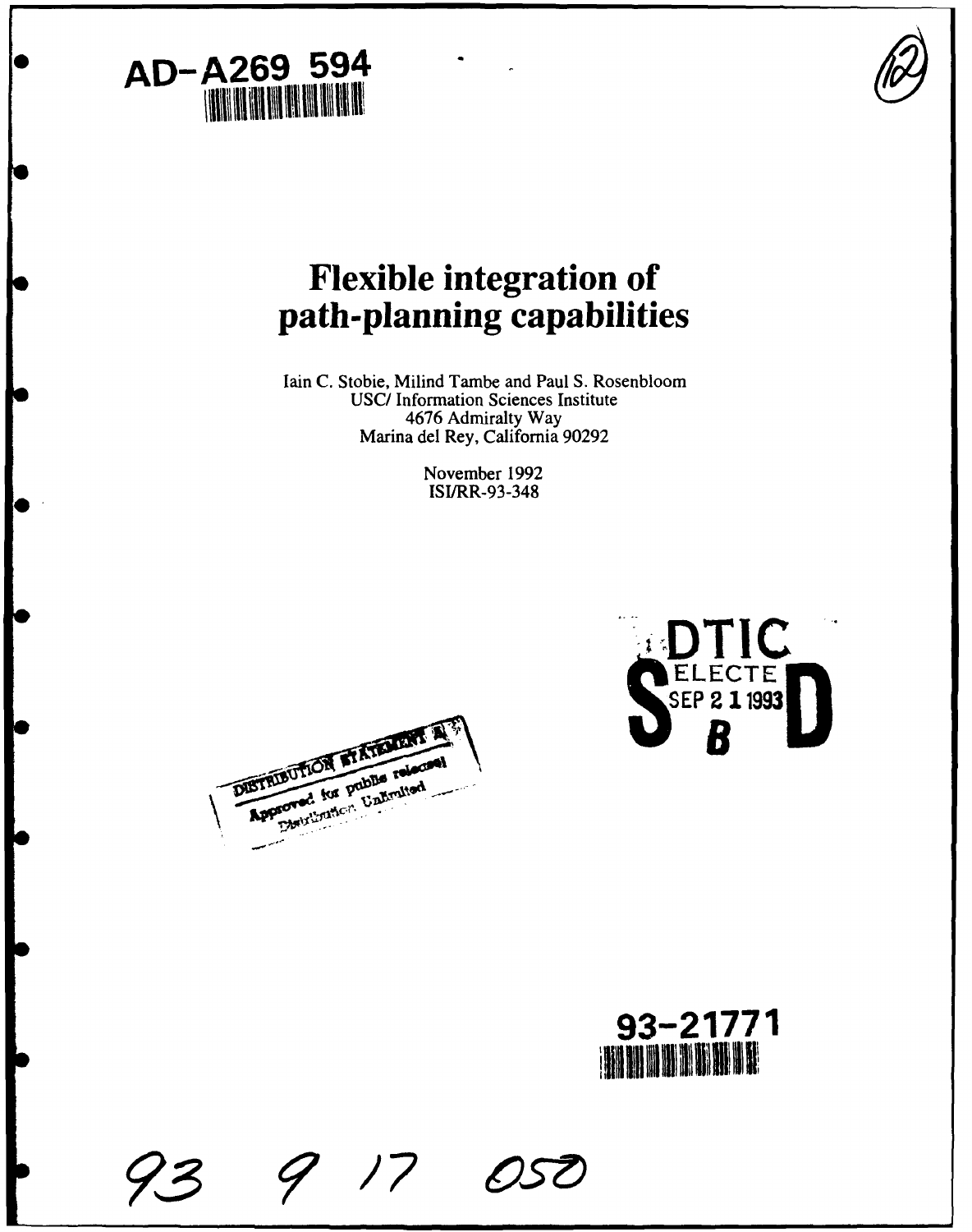| <b>REPORT DOCUMENTATION PAGE</b>                                                                                                                                                                                                  |                                                                                                                                                                                                                                                     |                                                     | <b>FORM APPROVED</b><br><b>OMB NO. 0704-0188</b>                                                                                                                                                                                                                                                                                                                                                                                                                                                                                                                                                                                                                                                                                                                                                                                                                                                                                                 |  |
|-----------------------------------------------------------------------------------------------------------------------------------------------------------------------------------------------------------------------------------|-----------------------------------------------------------------------------------------------------------------------------------------------------------------------------------------------------------------------------------------------------|-----------------------------------------------------|--------------------------------------------------------------------------------------------------------------------------------------------------------------------------------------------------------------------------------------------------------------------------------------------------------------------------------------------------------------------------------------------------------------------------------------------------------------------------------------------------------------------------------------------------------------------------------------------------------------------------------------------------------------------------------------------------------------------------------------------------------------------------------------------------------------------------------------------------------------------------------------------------------------------------------------------------|--|
| Public reporting burden for this collection of information is estimated to average 1 hour per response, including the time for reviewing instructions, searching exiting data<br>sources, gathering and maintaining the data need |                                                                                                                                                                                                                                                     |                                                     |                                                                                                                                                                                                                                                                                                                                                                                                                                                                                                                                                                                                                                                                                                                                                                                                                                                                                                                                                  |  |
| 1. AGENCY USE ONLY (Leave blank)                                                                                                                                                                                                  | 2. REPORT DATE<br>November 1992                                                                                                                                                                                                                     | 3. REPORT TYPE AND DATES COVERED<br>Research Report |                                                                                                                                                                                                                                                                                                                                                                                                                                                                                                                                                                                                                                                                                                                                                                                                                                                                                                                                                  |  |
| <b>4. TITLE AND SUBTITLE</b>                                                                                                                                                                                                      |                                                                                                                                                                                                                                                     |                                                     | <b>5. FUNDING NUMBERS</b>                                                                                                                                                                                                                                                                                                                                                                                                                                                                                                                                                                                                                                                                                                                                                                                                                                                                                                                        |  |
|                                                                                                                                                                                                                                   | Flexible integration of path-planning capabilities                                                                                                                                                                                                  |                                                     | N00014-91-J-1624                                                                                                                                                                                                                                                                                                                                                                                                                                                                                                                                                                                                                                                                                                                                                                                                                                                                                                                                 |  |
| 6. AUTHOR(S)                                                                                                                                                                                                                      |                                                                                                                                                                                                                                                     |                                                     | and                                                                                                                                                                                                                                                                                                                                                                                                                                                                                                                                                                                                                                                                                                                                                                                                                                                                                                                                              |  |
| Iain C. Stobie, Milind Tambe and Paul S. Rosenbloom                                                                                                                                                                               |                                                                                                                                                                                                                                                     | DABT63-91-C-0025                                    |                                                                                                                                                                                                                                                                                                                                                                                                                                                                                                                                                                                                                                                                                                                                                                                                                                                                                                                                                  |  |
| 7. PERFORMING ORGANIZATION NAME(S) AND ADDRESS(ES)                                                                                                                                                                                |                                                                                                                                                                                                                                                     |                                                     | <b>8. PERFORMING ORGANIZATON</b>                                                                                                                                                                                                                                                                                                                                                                                                                                                                                                                                                                                                                                                                                                                                                                                                                                                                                                                 |  |
|                                                                                                                                                                                                                                   | USC INFORMATION SCIENCES INSTITUTE                                                                                                                                                                                                                  |                                                     | <b>REPORT NUMBER</b>                                                                                                                                                                                                                                                                                                                                                                                                                                                                                                                                                                                                                                                                                                                                                                                                                                                                                                                             |  |
|                                                                                                                                                                                                                                   | 4676 ADMIRALTY WAY<br><b>MARINA DEL REY, CA 90292-6695</b>                                                                                                                                                                                          |                                                     | <b>RR-348</b>                                                                                                                                                                                                                                                                                                                                                                                                                                                                                                                                                                                                                                                                                                                                                                                                                                                                                                                                    |  |
| 9. SPONSORING/MONITORING AGENCY NAMES(S) AND ADDRESS(ES)                                                                                                                                                                          |                                                                                                                                                                                                                                                     |                                                     | 10. SPONSORING MONITORING<br><b>AGENCY REPORT NUMBER</b>                                                                                                                                                                                                                                                                                                                                                                                                                                                                                                                                                                                                                                                                                                                                                                                                                                                                                         |  |
| <b>ARPA</b><br>3701 Fairfax Drive                                                                                                                                                                                                 |                                                                                                                                                                                                                                                     |                                                     |                                                                                                                                                                                                                                                                                                                                                                                                                                                                                                                                                                                                                                                                                                                                                                                                                                                                                                                                                  |  |
| Arlington, VA 22203                                                                                                                                                                                                               |                                                                                                                                                                                                                                                     |                                                     |                                                                                                                                                                                                                                                                                                                                                                                                                                                                                                                                                                                                                                                                                                                                                                                                                                                                                                                                                  |  |
|                                                                                                                                                                                                                                   |                                                                                                                                                                                                                                                     |                                                     |                                                                                                                                                                                                                                                                                                                                                                                                                                                                                                                                                                                                                                                                                                                                                                                                                                                                                                                                                  |  |
| <b>11. SUPPLEMENTARY NOTES</b>                                                                                                                                                                                                    |                                                                                                                                                                                                                                                     |                                                     |                                                                                                                                                                                                                                                                                                                                                                                                                                                                                                                                                                                                                                                                                                                                                                                                                                                                                                                                                  |  |
|                                                                                                                                                                                                                                   |                                                                                                                                                                                                                                                     |                                                     |                                                                                                                                                                                                                                                                                                                                                                                                                                                                                                                                                                                                                                                                                                                                                                                                                                                                                                                                                  |  |
| <b>12A. DISTRIBUTION/AVAILABILITY STATEMENT</b>                                                                                                                                                                                   |                                                                                                                                                                                                                                                     |                                                     | <b>12B. DISTRIBUTION CODE</b>                                                                                                                                                                                                                                                                                                                                                                                                                                                                                                                                                                                                                                                                                                                                                                                                                                                                                                                    |  |
|                                                                                                                                                                                                                                   | UNCLASSIFIED/UNLIMITED                                                                                                                                                                                                                              |                                                     |                                                                                                                                                                                                                                                                                                                                                                                                                                                                                                                                                                                                                                                                                                                                                                                                                                                                                                                                                  |  |
| 13. ABSTRACT (Maximum 200 words)                                                                                                                                                                                                  |                                                                                                                                                                                                                                                     |                                                     |                                                                                                                                                                                                                                                                                                                                                                                                                                                                                                                                                                                                                                                                                                                                                                                                                                                                                                                                                  |  |
|                                                                                                                                                                                                                                   | determine a path. Since this is problematic with symbolic or uncertain data and interacting criteria, we propose that what is<br>components can complement each other's limitations and produce plans which integrate geometric and task knowledge. |                                                     | Robots pursuing complex goals must plan paths according to several criteria of quality, including shortness, safety, speed and<br>planning time. Many sources and kinds of knowledge, such as maps, procedures and perception, may be available or required.<br>Both the quality criteria and sources of knowledge may vary widely over time, and in general they will interact. One approach to<br>address this problem is to express all criteria and goals numerically in a single weighted graph, and then to search this graph to<br>needed instead is an integration of many kinds of planning capabilities. We describe a hybrid approach to integration, based on<br>experiments with building simulated mobile robots using Soar, an integrated problem-solving and learning system. For flexibil-<br>ity, we have implemented a combination of internal planning, reactive capabilities and specialized tools. We illustrate how these |  |
| <b>14. SUBJECT TERMS</b>                                                                                                                                                                                                          | Artificial Intelligence, Planning, Path Planning, Soar, Multiple criteria, Integration                                                                                                                                                              |                                                     | <b>15. NUMBER OF PAGES</b><br>10                                                                                                                                                                                                                                                                                                                                                                                                                                                                                                                                                                                                                                                                                                                                                                                                                                                                                                                 |  |
|                                                                                                                                                                                                                                   |                                                                                                                                                                                                                                                     |                                                     |                                                                                                                                                                                                                                                                                                                                                                                                                                                                                                                                                                                                                                                                                                                                                                                                                                                                                                                                                  |  |
|                                                                                                                                                                                                                                   |                                                                                                                                                                                                                                                     |                                                     | <b>16. PRICE CODE</b>                                                                                                                                                                                                                                                                                                                                                                                                                                                                                                                                                                                                                                                                                                                                                                                                                                                                                                                            |  |
| 17. SECURITY CLASSIFICTION<br>OF REPORT                                                                                                                                                                                           | <b>18. SECURITY CLASSIFICATION</b><br>OF THIS PAGE                                                                                                                                                                                                  | <b>19. SECURITY CLASSIFICATION</b><br>OF ABSTRACT   | 20. LIMITATION OF ABSTRACT                                                                                                                                                                                                                                                                                                                                                                                                                                                                                                                                                                                                                                                                                                                                                                                                                                                                                                                       |  |
| <b>UNCLASSIFIED</b>                                                                                                                                                                                                               | <b>UNCLASSIFIED</b>                                                                                                                                                                                                                                 | <b>UNCLASSIFIED</b>                                 | <b>UNLIMITED</b>                                                                                                                                                                                                                                                                                                                                                                                                                                                                                                                                                                                                                                                                                                                                                                                                                                                                                                                                 |  |
| NSN 7540-01-250-5500                                                                                                                                                                                                              |                                                                                                                                                                                                                                                     |                                                     | Slandard Form 298 (Rev. 2-89)                                                                                                                                                                                                                                                                                                                                                                                                                                                                                                                                                                                                                                                                                                                                                                                                                                                                                                                    |  |
|                                                                                                                                                                                                                                   |                                                                                                                                                                                                                                                     |                                                     | Prescribed by ANSI Std. Z39-18<br>208.102                                                                                                                                                                                                                                                                                                                                                                                                                                                                                                                                                                                                                                                                                                                                                                                                                                                                                                        |  |

<sup>\*22-102</sup>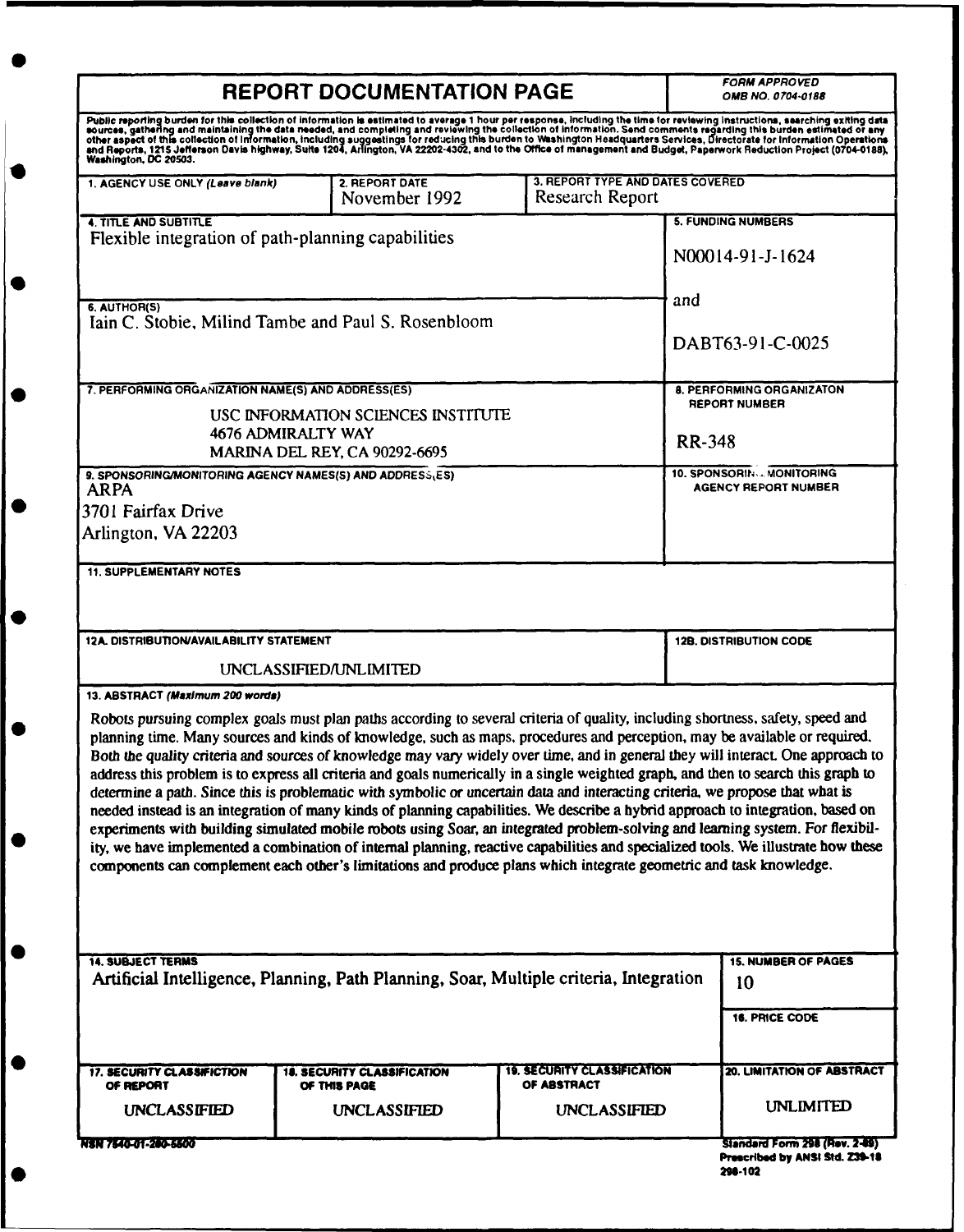#### GENERAL INSTRUCTIONS FOR COMPLETING SF 298

The Report Documentation Page (RDP) is used in announcing and cataloging reoprts. It is important that this information be consistent with the rest of the report, particularly the cover and title page. Instructions for filling in each block of the form follow. It is important to stay within the lines to meet optical scanning requirements.

Block 2. Report Date. Full publication date Denotes public availability or limitations.<br>Institution day, month and year if available (e.g. 1) availability to the public. Enter additional including day, month,a nd year, if available (e.g. 1 jan 88). Must cite at least the year.

Block 3. Type of Report and Dates Covered. State whether report is interim, final, etc. If **DOD** - See DoDD 5230.24, "Distribution applicable, enter inclusive report dates (e.g. 10 Statements on Technical Jun 87 **-** 30 Jun 88). Documents."

Block 4. Title and Subtitle. A title is taken from  $\begin{array}{|l|l|}\n\hline\n\text{DOE} & -\text{See authorities.} \\
\text{MASA} & -\text{See Handbook NHB 2200.2.} \\
\hline\n\end{array}$ the part of the report that provides the most<br>meaningful and complete information. When a NHS 2200 - Leave blank. meaningful and complete information. When a report is prepared in more than one volume, repeat the primary title, add volume number, and  $\Box$  Block 12b Distribution Code. include subtitle for the specific volume. On classified documents enter the title classification  $\Box$  DOD - Leave blank. in parentheses. DOE - Enter DOE distribution categories

and grant numbers; may include program Technical Science of Buchassified Science Science Science Science Scien<br>Scientific and Technical Science Scientific and Technical Science Scientific Andrew Scientific Andrew Scientif element numbers(s), project number(s), task Reports.<br>
number(s), and work unit number(s), the the NASA - Leave blank. number(s), and work unit number(s). Use the NASA - Leave blank.<br>Following labels: NTIS - Leave blank. following labels:

| C - Contract   | <b>PR</b> - Project   |
|----------------|-----------------------|
| G - Grant      | TA - Task             |
| PE - Program   | <b>WU - Work Unit</b> |
| <b>Element</b> | <b>Accession No.</b>  |

Block 6. Author(s). Name(s) of person(s) Ereck of Hambridge training between the process of Block 14. Subject Terms. Keywords or phrases<br>the recessible for writing the report, performing identifying major subjects in the report. the research, or credited with the content of the report. If editor or compiler, this should follow the name(s). Block 15. Number of Pages. Enter the total

Block 7. Performing Organization Name(s) and | number of pages.

Number. Enter the unique alphanumeric report number(s) assigned by the organization **Blocks 17.-19. Security Classifications. Self-**

Block To. Sponsoring Mollitoring Agency<br>Report Number. (If known)

Block 11. Supplementary Notos. Enter **Block 20. Limitation of Abstract. This block must** Information not Included elsewhere such as: be completed to assign a limitation to the published in... When a report is revised, include  $\parallel$  as report). An entry in this block is necessary if **a statement whether the new report supersedes**  $\qquad$  **the abstract is to be limited. If blank, the abstract** or supplements the older report. **in the supplement of the unit of the unit of the unit of the state** of states i

Block 1. Agency Use Only (Leave blank).<br>Block 12a. Distribution/Availability Statement.<br>Denotes public availability or limitations. Cite any limitations or special markings in all capitals (e.g. NOFORN, REL, ITAR).

- 
- 
- 
- 

- 
- Block 5. Funding Numbers. To include contract from the Standard Distribution for<br>and grapt numbers: may include program
	-
	-

**Block 13. Abstract. Include a brief (Maximum** 200 words) factual summary of the most<br>significant information contained in the report.

Address(es). Self-explanatory.<br>Block 16. <u>Price Code</u>. Enter appropriate price<br>code (NTIS only).

performing the repor. explanatory. Enter U.S. Security Classification in Block 9. Sponsoring/Monitoring Agency Names(s) accordance with U.S. Security Regulations **(i.e.,** UNCLASSIFIED). If form contins classified Block 10. Sponsoring/Monitoring Agency<br>Block 10. Sponsoring/Monitoring Agency<br>Definition of the name of the top and

Prepared in cooperation with...; Trans. of ...; To be | abstract. Enter either UL (unlimited) or SAR (same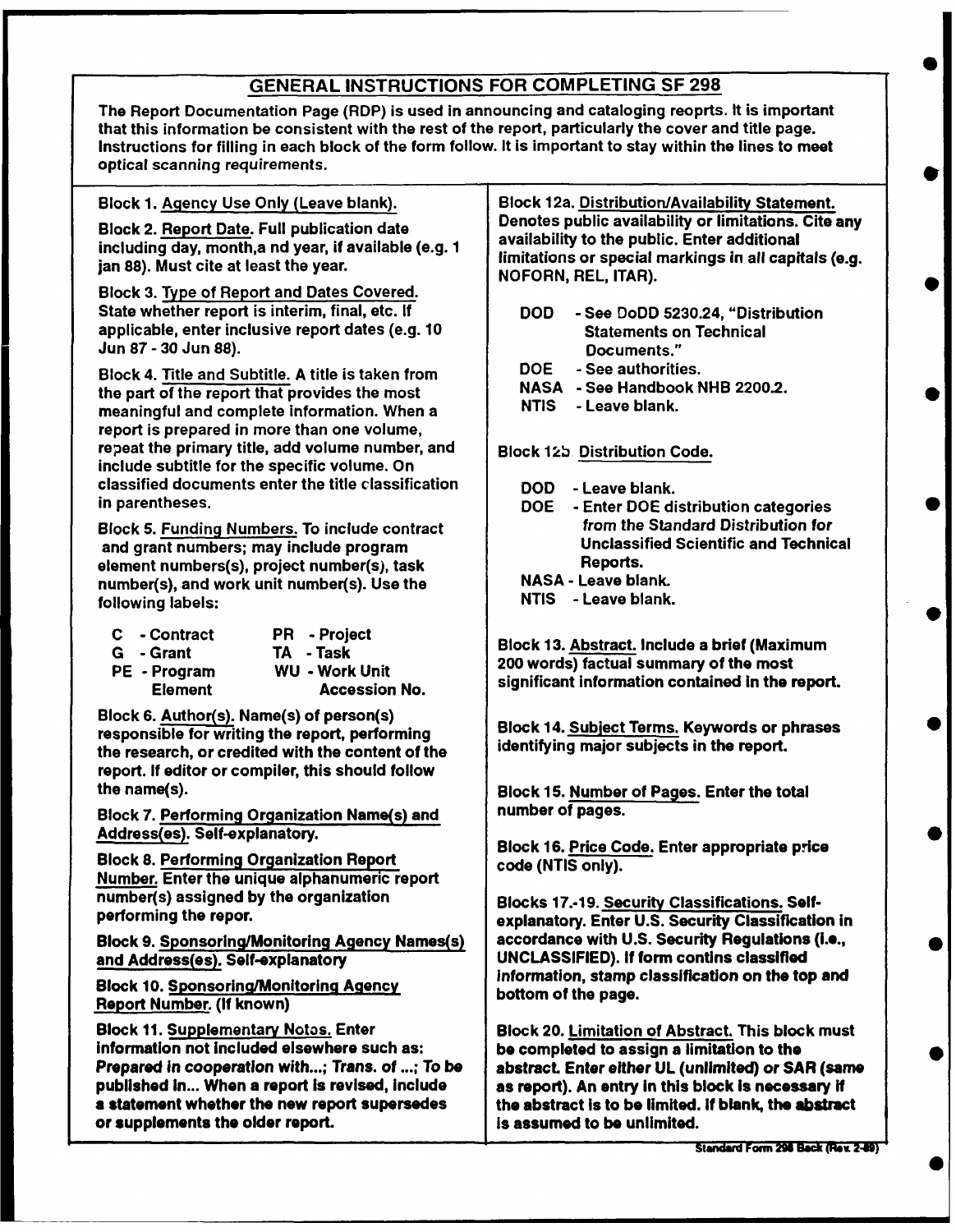Table of Contents

| 7 |
|---|
| 7 |
| 8 |
| 9 |
| 9 |
|   |

| <b>DOLO GELALTEY INSPECTED 1</b> | Distribution |
|----------------------------------|--------------|

 $\epsilon$ 

 $\bullet$ 

 $\bullet$ 

K

 $\epsilon$ 

|                    | <b>Accession For</b>                |   |
|--------------------|-------------------------------------|---|
|                    | <b>NTIS GEA&amp;I</b>               | г |
| DTIC TAB           |                                     | П |
| Unannounced        |                                     |   |
| $Just if leation_$ |                                     |   |
|                    | Distribution/<br>Availability Codes |   |
|                    | Avail and/or                        |   |
| Dist               | Special                             |   |
|                    |                                     |   |

**-- - -- --**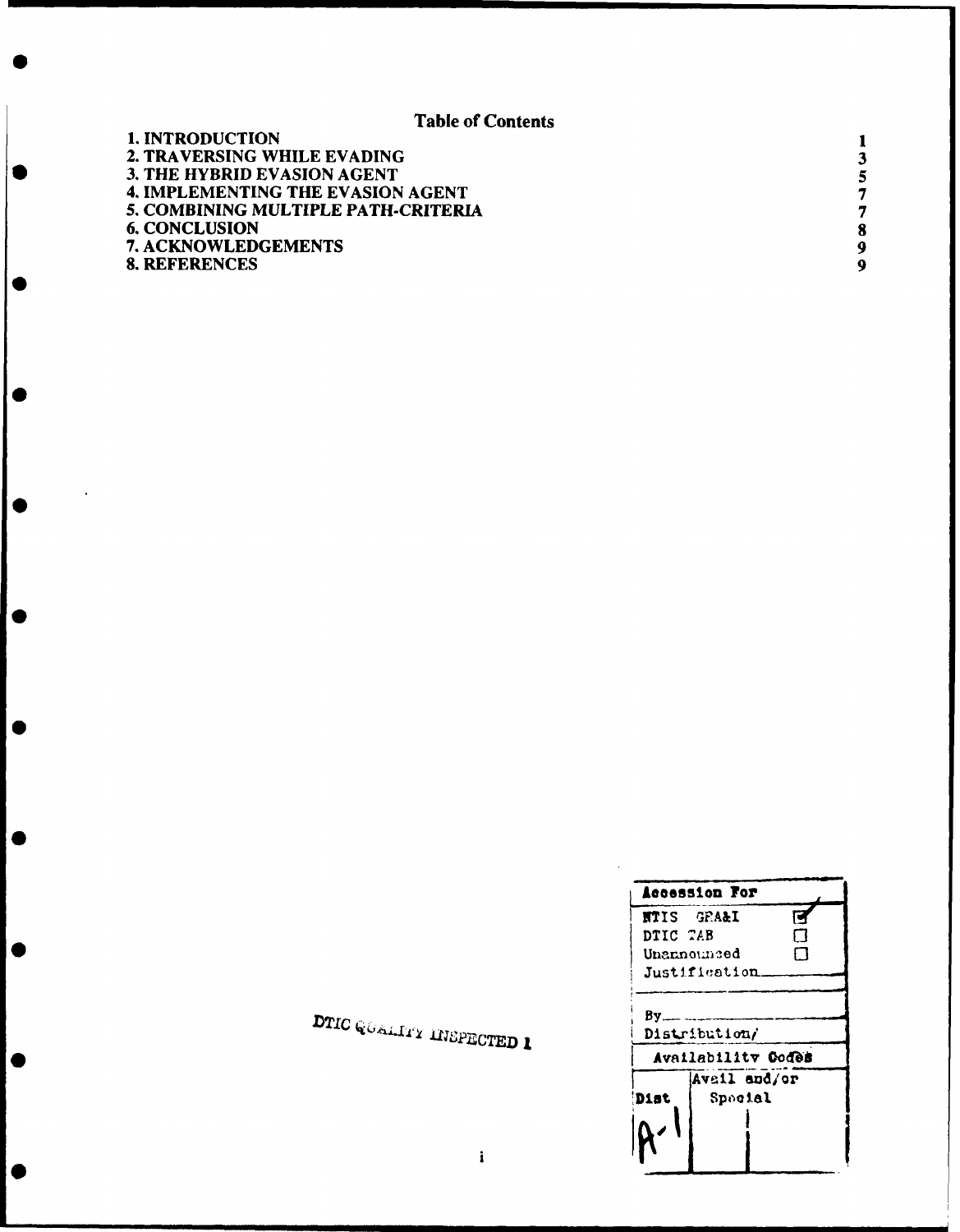### Flexible integration of path-planning capabilities

lain C. Stobie Department of Computer Science, Unversity of Southern California Los Angeles, CA 90089

Milind Tambe School of Computer Science, Carnegie Mellon University 5000 Forbes Ave, Pittsburgh, Pa 15213

Paul S. Rosenbloom Department of Computer Science and Information Sciences Institute, University of Southern California, 4676 Admiralty Way, Marina del Rey, CA 90292

#### Abstract

Robots pursuing complex goals must plan paths according to several criteria of quality, including shortness, safety, speed<br>and planning time. Many sources and kinds of knowledge, such as maps, procedures and perception, ma required. Both the quality criteria and sources of knowledge may vary widely over time, and in general they will interact. One approach to address this problem is to express all criteria and goals numerically in a single weighted graph, and then to search this graph to determine a path. Since this is problematic with symbolic or uncertain data and interacting criteria, we propose that what is needed instead is an integration of many kinds of planning capabilities. We describe a hybrid approach to integration, based on experiments with building simulated mobile robots using Soar, an integrated problem-solving and learning system. For flexibility, we have implemented a combination of internal planning, reactive capabilities and specialized tools. We illustrate how these components can complement each other's limitations and produce plans which integrate geometric and task knowledge.

#### **1.** INTRODUCTION

An autonomous mobile agent must plan and follow paths which are good fits to the problem at hand. For example, a short path is desirable for saving time or energy, but may be too expensive to compute exactly, and in hostile environments may often be unsafe. Many of the characteristics of the task and situation place requirements on the planning capabilities, as summarized in Table **1.** Humans respond to this complexity by planning their motions in a wide range of ways, using learned routines, dead-reckoning corrected by landmark navigation, verbal or written instructions, and diverse kinds of maps<sup>1, 2</sup>. Animals also exhibit many methods for navigation<sup>3</sup>.

| <b>Task characteristic</b>        | <b>Requirements on planning capabilities</b>                                               |
|-----------------------------------|--------------------------------------------------------------------------------------------|
| Path quality criteria             | Produce path which optimizes criteria                                                      |
| Time-critical situation           | Plan path in real time                                                                     |
| Uncertain knowledge               | Detect plan failure and replan, or use methods robust under uncertainty                    |
| Kinds of knowledge                | Use method appropriate for representation and content                                      |
| Nature of environment             | Use method appropriate for regularities, e.g., natural vs. man-made                        |
| Interaction with task<br>planning | Produce path satisfying task constraints, e.g., path descriptions useful for task-planning |
| Nature of actions                 | Produce path satisfying action constraints, e.g., no sharp turns                           |
| Nature of sensing                 | Produce plan satisfying sensing constraints, e.g., include active sensing                  |

Table **1:** Task characteristics place requirements on planning capabilities.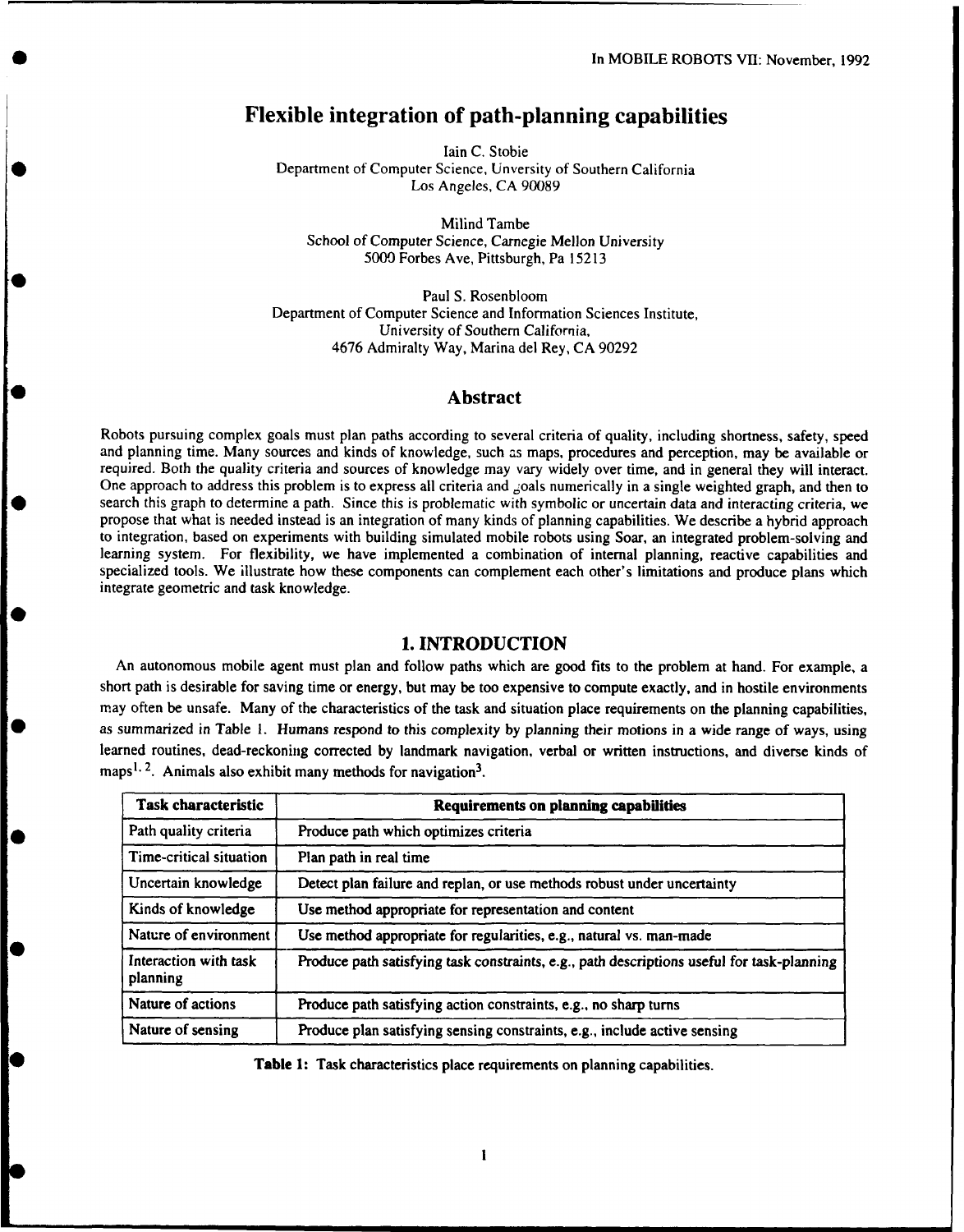Current autonomous robots perform only simple tasks, and so require few of these capabilities, with the result that only one path-planning method is usually sufficient. However, as the complexity of tasks performed by future robots increases  $-$  for example, as required of a multi-function (semi-)autonomous household or search-and-rescue robot  $-$  more planning capabilities will also be needed **by** them. Different kinds of paths will be needed at different times, depending on the goals and environment, and may have to be produced in real-time. Several kinds and sources of knowledge will be available to the path planner, which in turn might have to provide different kinds of path descriptions to the task reasoner. Our hypothesis is that these complexities indicate that one planning method will not be sufficient, and instead a coordinated set of planning capabilities should be flexibly integrated with the task reasoner.

**S**

We have been testing this hypothesis in a simulated testbed, on tasks with several dynamically changing criteria and available sources of knowledge. Although our work is preliminary, it is apparent that there are tradeoffs involved in different integration strategies. At one extreme is the use of black-box path planners; that is, opaque subroutines which compute trajectories between destinations specified by the task reasoner<sup>4, 5, 6</sup>. The trajectories are then passed unmodified to the action component. This approach works best in situations where **(1)** the knowledge required to plan a path is limitpd and separable from the task knowledge; (2) the planned path is only to be used for direct execution, and need not be understood (as for explanation or replanning purposes) by the task planner; (3) it is straightforward for the task planner to formulate the relevant planning criteria in a form usable by the black box; and (4) for every set of joint planning criteria, there is a black box that can handle the entire set. To the extent that **(1)** fails to hold, either the path planner will perform with an impoverished knowledge base or knowledge must be duplicated between the two "modules". To the extent that (2) fails to hold, the task planner must understand much about how the black box works in order to understand and make use of its output. To the extent that (3) fails to hold, the task planner is faced with a complex formulation task that may involve obscure translations of knowledge into forms understood by the black box. To the extent that (4) fails to hold, the task planner may have to partition the problem across multiple black boxes — or do more of the task itself — and then understand, adapt and merge the results returned by the various boxes.

At the other extreme is a single general path planner, fully integrated with the general task reasoner. In this case the planner is as appropriate as the robot's knowledge allows, the development of the plan should be understandable, and there should be no extra formulation, translation, adaptation, or merging costs. However, for highly regular but computationally intensive tasks — which includes many special cases of the general path-planning task — black boxes can be much faster than general methods.

In this paper, we concentrate on a hybrid approach that combines the use of black-box path planners for specialized subtasks with a general planner that handles both the overall task plus additional path-planning subtasks. Essentially the general planner can be viewed as a combination of a task planner plus a set of glass-box path-planning specialists that share the task planner's knowledge and control (and, as described later, learning abilities). The general planner is responsible for formulating path-planning problems; selecting specialists (of both the black-box and glass-box variety); and understanding, • adapting, merging, and utilizing their results.

In the remainder of this paper we illustrate the hybrid approach via an example scenario (Section 2), describe a simulated agent that uses the hybrid approach to produce the behavior in the scenario (Section 3), describe its implementation within the Soar architecture (Section 4), return to the key issue of combining multiple path criteria (Section 5), and conclude (Section 6).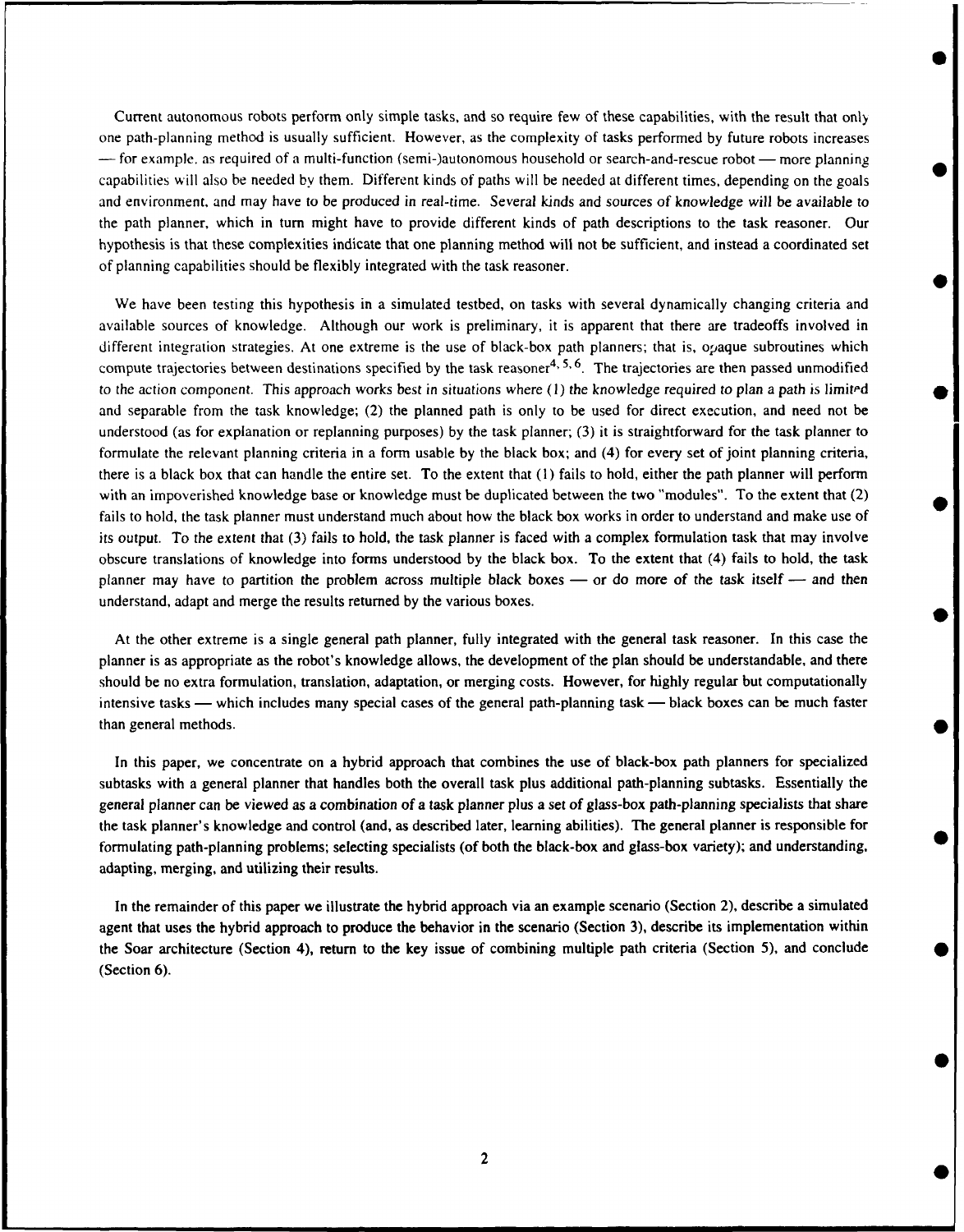#### 2. TRAVERSING WHILE **EVADING**

The overall task is a safe-traversal task with a two-agent pursuit-evasion component. The agent of interest - that is, the one to be controlled via a Soar-based hybrid (path-)planner - is an *evasion* agent that must travel between two points in a simulation environment, while evading a second agent (the *pursuit* agent) that is attempting *'o* pursue and catch it. While still relatively simple, this task is rich enough to have significant spatial and non-spatial aspects (such as using a model of the pursuit agent); multiple sources of knowledge; and multiple, dynamically changing, path-planning criteria. These, and other, properties should become clearer as we go through the example scenario.

The simulation environment provides a continuous real-time ground world with obstacles (walls) which block movement and vision, and hills which obstruct vision. A metric map for the environment is available. Potential sources of uncertainty in the environment include inaccuracies in the map and limitations on vision and actions. The pursuit agent, which can be considered part of the environment as far as the evasion agent is concerned, has a simple behavioral control program to chase the evasion agent if it is visible, and to wander otherwise.

A trace of an example scenario can be seen in Figure 1. The thick horizontal and vertical lines are the walls. The dotted line plots the movement of the pursuit agent, and the thin line plots the movement of the evasion agent. EA start and PA start indicate the start locations of the evasion and pursuit agent respectively. The star marked with EA goal indicates the goal location of the evasion agent. Initially the evasion agent plans a safe, short route to its goal: safe in that it attempts to avoid potential ambush places with poor escape possibilities. It thus avoids moving close to ends of walls, which can serve as ambush points. While executing the planned path, the evasion agent perceives the pursuit agent — the point labeled as PA visible. Simultaneously, the pursuit agent perceives the evasion agent. The evasion agent reacts immediately by starting to run away, while simultaneously deciding whether to hide or continue towards the goal. Here it chooses to hide, heuristically selecting a hiding place and generating a plan by which to get there. It then starts following the plan to the hiding place, with the pursuit agent attempting to chase it down. In this case, the evasion agent is successful in hiding behind the vertical wall shown, i.e., the pursuit agent is unable to see it. In general, the hiding strategies can be more complex than the one shown here — without the vertical wall, the evasion agent would have attempted to hide behind the horizontal wall in the top, right-hand corner.



Figure **1:** Example Scenario: EA is the evasion agent and PA is the pursuit agent.

Once at its hiding place, the evasion agent has several options as to what to do next. The first option is to continue to run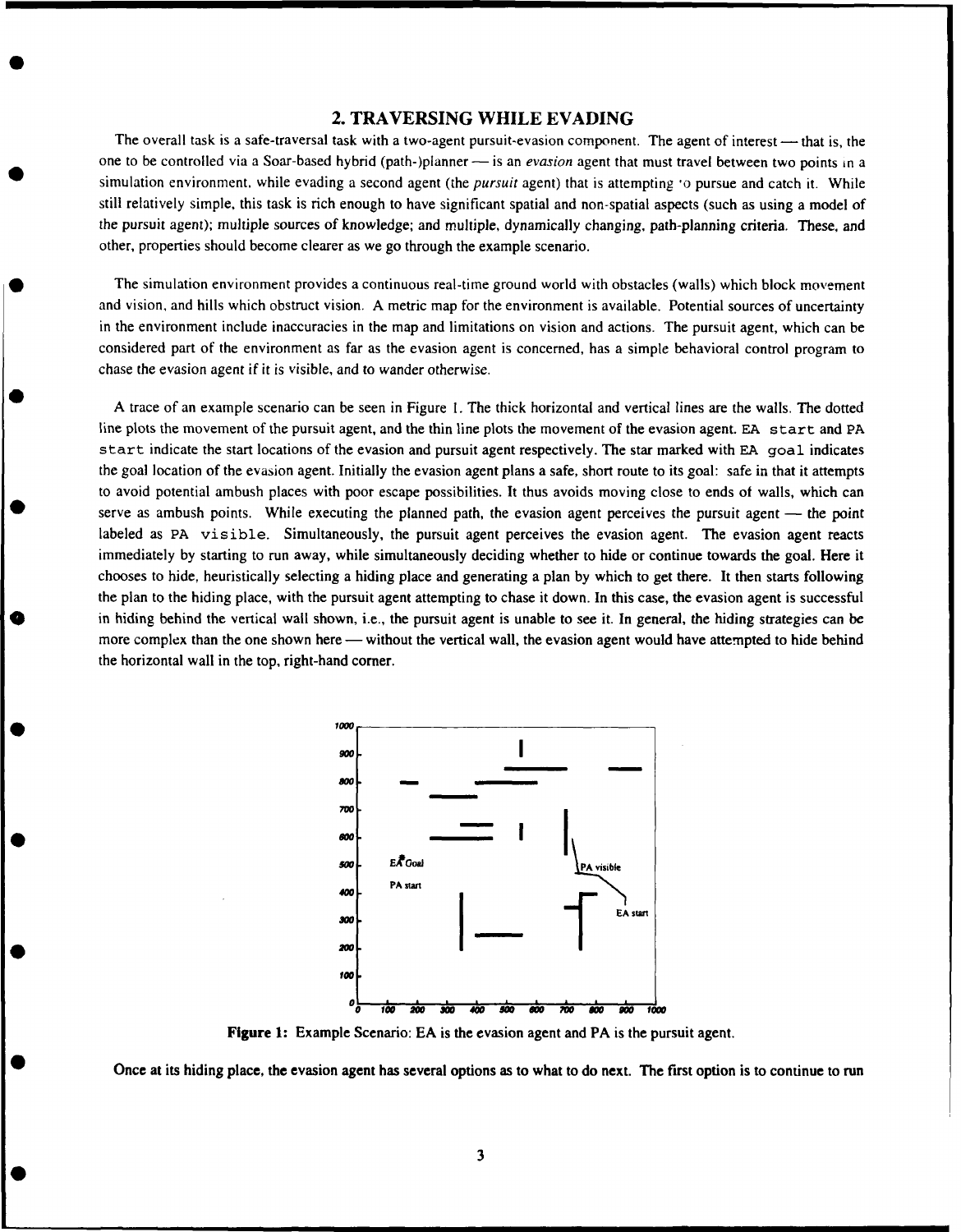away. This option is chosen if the pursuit agent is still visible, and thus likely to still be in pursuit. The second option is to simply race directly to the goal via the shortest path (ignoring safety and all other considerations). Then, if the evasion agent can get safely to its goal, it will. This option is chosen if it is estimated that the evasion agent could get to its goal before being chased down by the pursuit agent (based on a simple model of the pursuit agent). The third option is to wait a while at the hiding spot, giving the pursuit agent a chance to wander off. This option is taken if the pursuit agent is known to be very close to the goal, disallowing the evasion agent from reaching it. The fourth option is to replan a safe, short path from the current position to the goal location. While replanning, the last seen position of the pursuit agent is taken into  $account$  the pursuit agent takes time to wander away from its last seen position. This fourth option is the one taken here. Figure 2 shows the replanned path in the scenario. This replanned path is a longer detour to the goal, but it avoids the area around the pursuit agent, and allows the evasion agent to reach its goal safely. However, had the pursuit agent again intercepted the evasion agent, then the evasion agent would have repeated the cycle of hiding and replanning. Note that the evasion agent stores the result of all its planning activity in its memory. As a result, when re-confronted with similar later situations, the stored plans directly provide results, and thus  $av<sub>o</sub>$  id any planning effort.



Figure 2: Replanning to reach the goal (scenario continued from Figure 1).

This scenario demonstrates how a number of the capabilities listed in Table 1 are required (and provided) by the evasion agent: planning paths for multiple quality criteria (plan length, obstacle avoidance, planning time, safety from (ambush by) a currently invisible adversary, and safety from an adversary in close pursuit); real-time planning (planning to hide, particularly in combination with a "running away" behavior); coping with uncertainty (about the other agent's location); use of several kinds of knowledge (a map, visual input, previous plans, heuristics, and an adversary model); and interaction with task planning. Some paths must meet several different criteria at the same time (such as path length and safety from a currently invisible adversary or path length and planning time), and the task requires paths with different sets of criteria at different times. The determination of safety involves analysis of possible ambush points and situation assessment to figure out what tactics the pursuit agent is using as well as counterplanning to offset those tactics (currently we assume a single **0** tactic; addressing the issue of multiple tactics is an interesting issue for future work). Thus the evaluation function used by the path planners is a combination of spatial reasoning and agent modeling. Similarly, costs of actions vary with the situation; for example, hitting an obstacle when the pursuit agent is close is worse than hitting it otherwise.

Path planning in this scenario also uses different sources of knowledge in different ways. Planning a short, safe path can be done with just the map, but if vision or memory supplies the approximate location of the pursuit agent, that information

4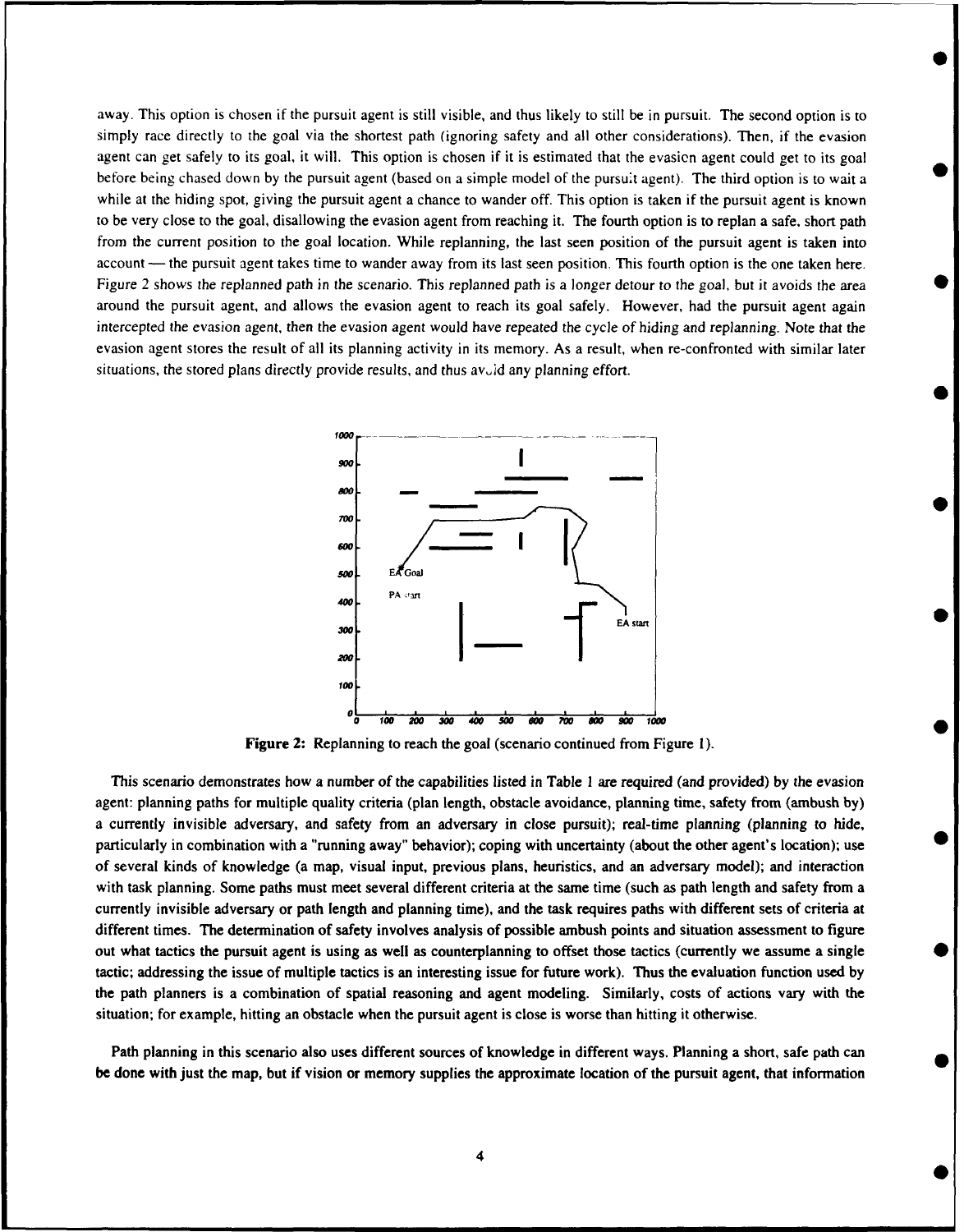together with expectations about the pursuit agent's behavior can be used to mark the pursuit agent's predicted locations as unsafe. Planning to hide uses both the map and the other agent's location, whereas the racing planner only uses the map.

#### **3.** THE HYBRID **EVASION AGENT**

The evasion agent's design is shown in Figure 3. It is constructed as a general task reasoner, plus a set of path-planning methods that are each specialized with respect to particular combinations of quality criteria. There are two glass-box specialists (a safety planner and a hiding planner), three black-box behaviors for (moving to an un histructed destination, avoiding walls, and running away), and a black-box racing planner. The generalist invokes the specialists (both glass-box and black-box) by a switch, based on the situation. The specialists do not currently communicate directly with each other.



Figure **3:** Integration of the general task-reasoner, the glass-box planners, and the black-box planners and behaviors (shaded regions).

The safety planner is invoked at the beginning of the task, and whenever replanning is chosen at a hiding place. It heuristically searches for a short, safe path from its current position to the goal position. The search is based on a map in which free space has been decomposed into regions between walls. Safety is then determined by the distance from possible ambush points — that is, from the ends of walls behind which the agent cannot see — and the space that is available for running away. If some approximate information about the pursuit agent is available, then that is used in determining safety as well. The search uses a greedy heuristic based on distance to the goal to order the safe regions at each choice point. In the process, the agent's learning mechanism stores away new rules that capture the results of searching the tree of paths, so the planner speeds up with experience. The final phase of the safety planner is to transform the generated sequence of regions into a sequence of midpoints of the edges of the regions. These edge midpoints form the ultimate plan to be followed.

The hiding planner is invoked while the evasion agent is running away from the pursuit agent (i.e., the "running away"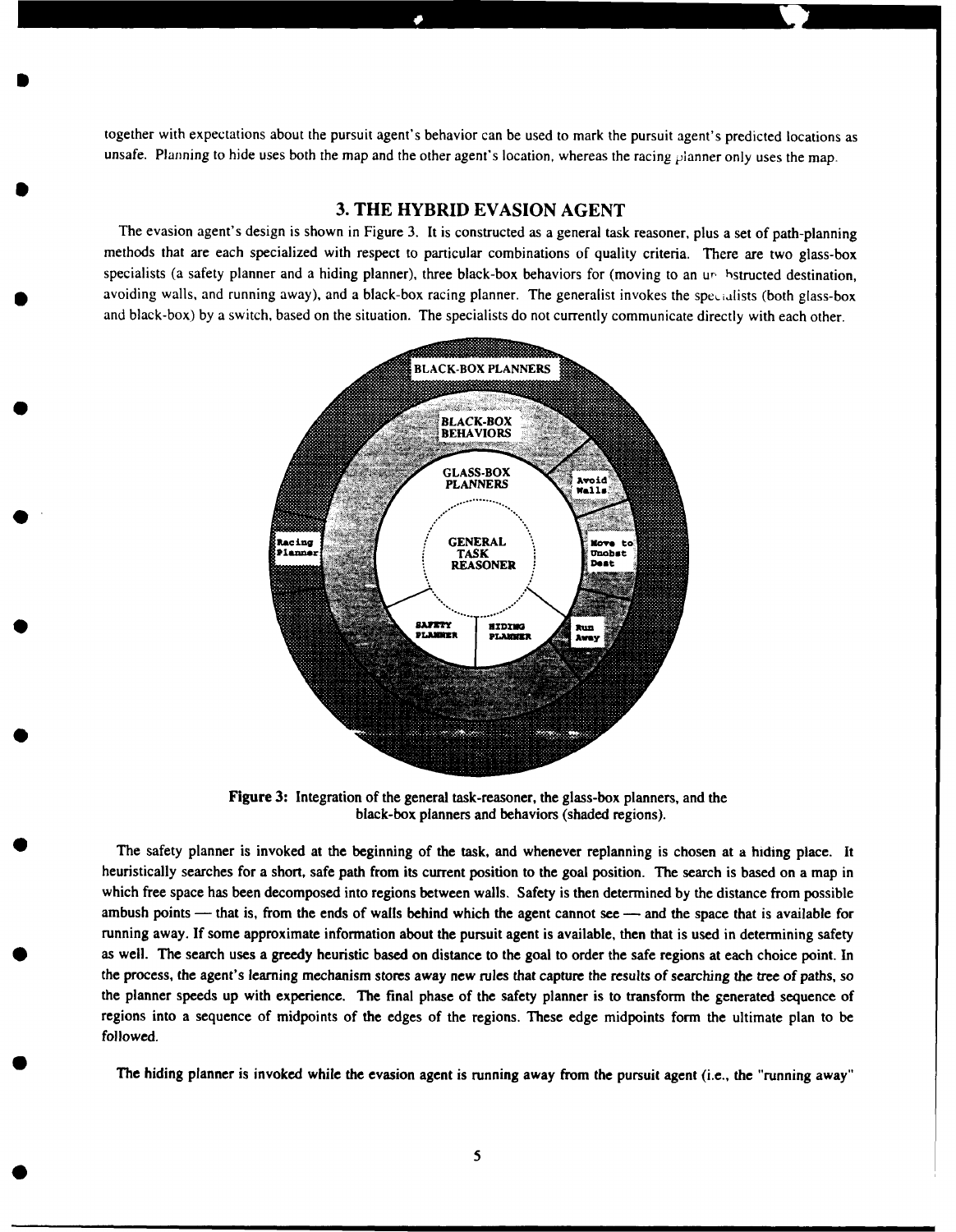behavior is active). It uses a set of heuristics based on the relative location of the pursuit agent and the nearby walls to generate potential hiding places. It then plans paths to the potential hiding points, but using a very different strategy than is used by the safety path planner. The safety path-planner is concerned with safety from a currently invisible adversary. about whom only some approximate information (if any) is available. In contrast, the hiding planner is concerned with safety from an adversary that is in visible range, and in close pursuit. Thus, for hiding it is important that the planning proceed quickly, and that the plan get the agent to its hiding place quickly. To generate a plan quickly, the hiding planner relies on pre-computed abstract plans which are instantiated for all the potential hiding positions. The instantiated plans are pruned and ranked, and the best one is executed. The abstract plans themselves are geared towards allowing the evasion agent to hide quickly, so as to allow it to move to its destination quickly. One aspect of this is that the abstract plans have success and failure conditions associated with them that help determine when they should be terminated early. If the plan succeeds prematurely, it can simply be terminated. If the plan fails prematurely, then it is abandoned and a new one is instantiated and executed. The other aspect of this is that, in contrast to safety plans which suggest moves between region-edge midpoints — to avoid obstacles and ambush points — hiding plans suggest moves between region-edge points that are close to walls, in order to minimize travel time. Thus, the hiding and safety planners use different strategies to convert regions into sequence of points, according to the relevant criteria — safety and shortness. Other approaches to converting a sequence of regions into a sequence of points are possible as well, e.g., making a heuristic adjustment to reduce jaggedness and other costs<sup>7</sup>, or using a guaranteed minimal-length path planner<sup>8</sup>.

**0**

**S**

**0**

The racing planner is invoked while the evasion agent is hidden, in order to determine the shortest path from the hiding position to the zoal. It is implemented by the visibility-graph algorithm<sup>9</sup>, using a map of grown obstacles (the robot is assumed to be circular). The racing planner is invoked if the goal and the pursuit agent are known to be in opposite directions, given the current position of the evasion agent, e.g., if the goal is to the north-east of the evasion agent, while the pursuit agent is to its south-west. The assumption here is that such a situation will allow the evasion agent to quickly reach the goal without worrying about safety. However, this heuristic may fail, making the path unsafe, e.g., in the above example, the only way to travel north-east may be first to travel south-west. We are currently exploring methods to address • this possibility: the path output by the racing planner may need to be modified for safety; or the racing planner may be modified to provide multiple paths, and the unsafe ones rejected.

To maintain the uniformity of the system description, it is useful (and not terribly inappropriate) to think of behaviors such as moving to an unobstructed destination, avoiding walls, and running away — as (degenerative) black-box path planners (and executors). The "moving to an unobstructed destination" behavior is invoked when a destination has been specified by one of the three high-level planners. It essentially plans the intermediate points on the path, while coping robustly with uncertainty along the way. The "avoiding walls" behavior is invoked when the evasion agent nears a wall. This rarely happens when following a safety plan, but can (and does) occur when following hiding and racing plans. The behavior is implemented as a variant of the potential fields approach, in which the walls exert repulsive forces<sup>10</sup>. The running away behavior is invoked when the pursuit agent is seen. It immediately causes the evasion agent to reverse direction if it is currently heading in the general direction of the pursuit agent. This buys time while hiding plans are being instantiated and selected.

Though, in general, the behavioral approach can be problematic due to the presence of local minima, in practice we have not found this to be a problem when used in conjunction with the other planners. We have found the behaviors to be **0** particularly useful in coping with small-scale uncertainty and in allowing reasonable — though not deeply insightful behavior to occur in parallel with planning.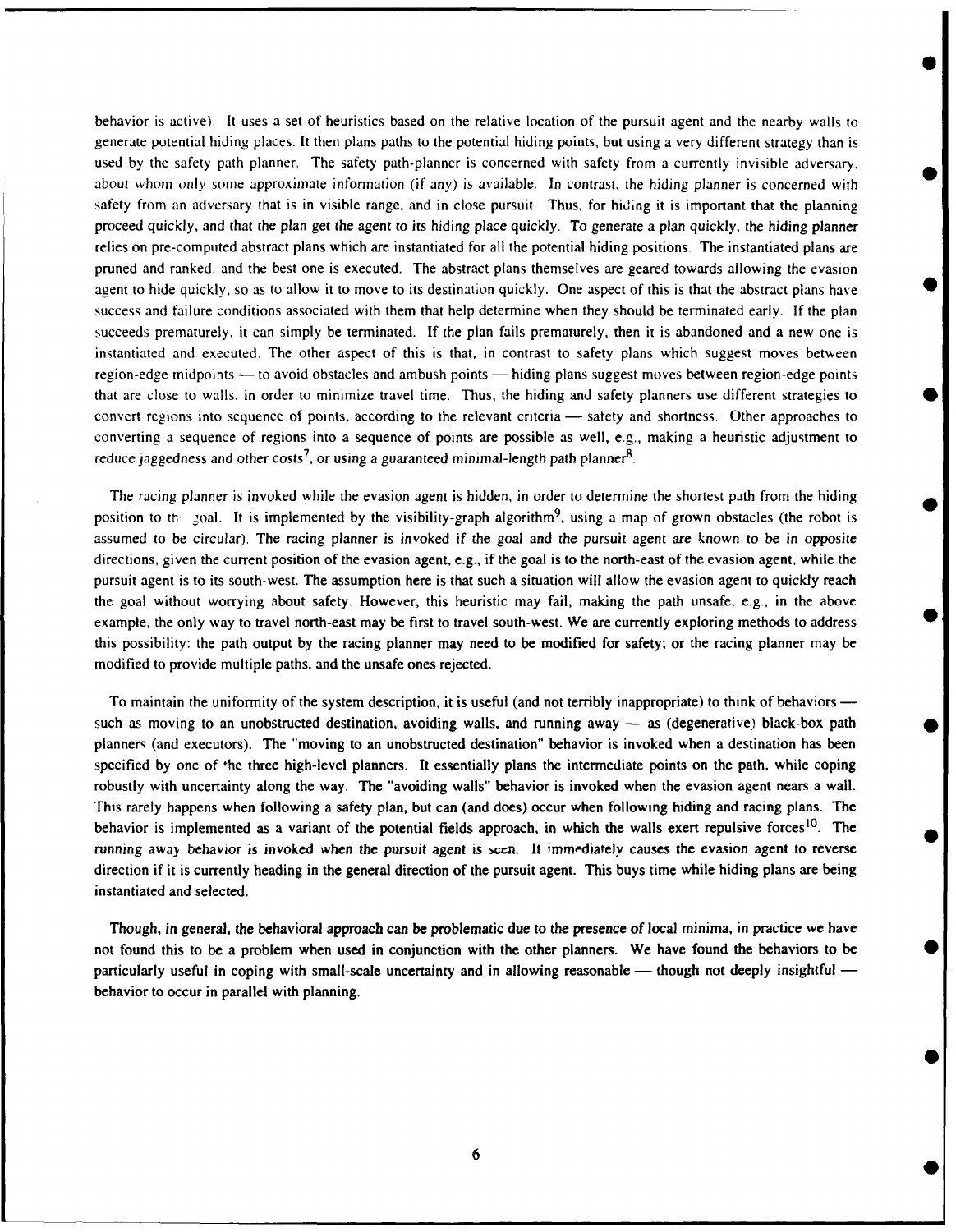#### 4. **IMPLEMENTING** THE **EVASION AGENT**

The Soar architecture<sup>11, 12</sup> provides  $\theta$ . basis for the construction of the general planner and its associated glass-box planners, in addition to providing the asic capabilities for planning, acting, reacting, and learning. It also provides the basis for the integration of the blues-box planners. Many different kinds of tasks have been programmed in Soar, including expert systems, natural language interpretation, video game players, robot control and visual attention  $13$ ,  $14$ ,  $12$ ,  $15$  Tasks in Soar are organized into problem spaces; i.e., sets of operators which transform states. Problem solving progresses as a sequence of decisions that select problem spaces, states, and operators, and apply operators. These decisions are driven by a recogniti, i 'nemory consisting of a parallel production system. If a decision cannot be made **-** because the immediate knowledge is inadequate — an impasse occurs and Soar creates a subgoal in which planning and other kinds of search can occur recursively. Soar automatically learns from these impasses by saving chunks that record a generalized form of the experience in working on a problem<sup>16</sup>. Input and output with the external world occurs asynchronously with decisionmaking, and passes through the same working memory as internal knowledge. Many standard problem solving methods have been shown to emerge naturally from programming task knowledge in Soar<sup>17</sup>.

The generalist and its associated glass-box specialists are all realized as Soar problem spaces and thus fully share knowledge and control (and learning). If these specialists were implemented as black boxes, the possible improvement in speed would have to be traded off with costs of providing them input in the right format (particularly with respect to the pursuit agent) and translating the results produced by them. For example, the safety-from-attack criterion is currently computed dynamically using non-geometric knowledge (a model of the pursuit agent's likely behavior) and is combined with other criteria in a non-linear fashion. This evaluation changes depending on information about the pursuit agent. If this were implemented as a black-box, information about the pursuit agent and its likely behavior would have to be communicated to the black-box after translating the information into a format understood by the black-box. This communication would have to be done each time any new information about the pursuit agent became available.

Black-box methods and tools are integrated into Soar via **1/0** modules. The racing planner is constructed as a separate software system that Soar communicates with via a specially-constructed communication module. While this interaction has been quite simple so far, we are currently investigating more complex interactions with this planner. This topic  $-$  the use of external tools by intelligent systems such as Soar - has been analyzed by Newell and Steier<sup>18</sup>, who defined six capabilities required: formulate-subtask, create-input, convert-output, interpret-result, operate-black-box, and simulateblack-box. The last one emphasizes that the task agent must have some expectation of what the black box does, just as people make ballpark estimates when using a calculator.

The black-box behaviors  $-$  moving to an unobstructed destination, avoiding walls, and running away  $-$  are all implemented directly as **1/0** modules (implemented in C), rather than as separate software systems.

#### 5. COMBINING MULTIPLE PATH-CRITERIA

There are a large number of issues raised by the hybrid approach and its instantiation in the evasion agent, including how (and if) it can provide all of the task characteristics listed in Table **1.** An in-depth discussion of all of these is beyond the scope of this paper. So we will have to be satisfied here with returning to just one of the key items: combining multiple quality criteria.

The most common approach to building path planners that can handle multiple quality criteria is to express the criteria numerically and combine them with a weighted linear sum. This has been used to combine distance and safety from obstacles <sup>19, 7</sup>, and in the Weighted Region Planner (WRP) approach <sup>20</sup>. However, ie underlying assumptions of independent criteria and context-free combination have many problems. First, some criteria are not easily expressed numerically (e.g., safety from an intelligent enemy) and doing so hides the task knowledge in the evaluation function, and is thus hard to explain and acquire. Often the numbers are just relatively crude approximations to the true symbolic criteria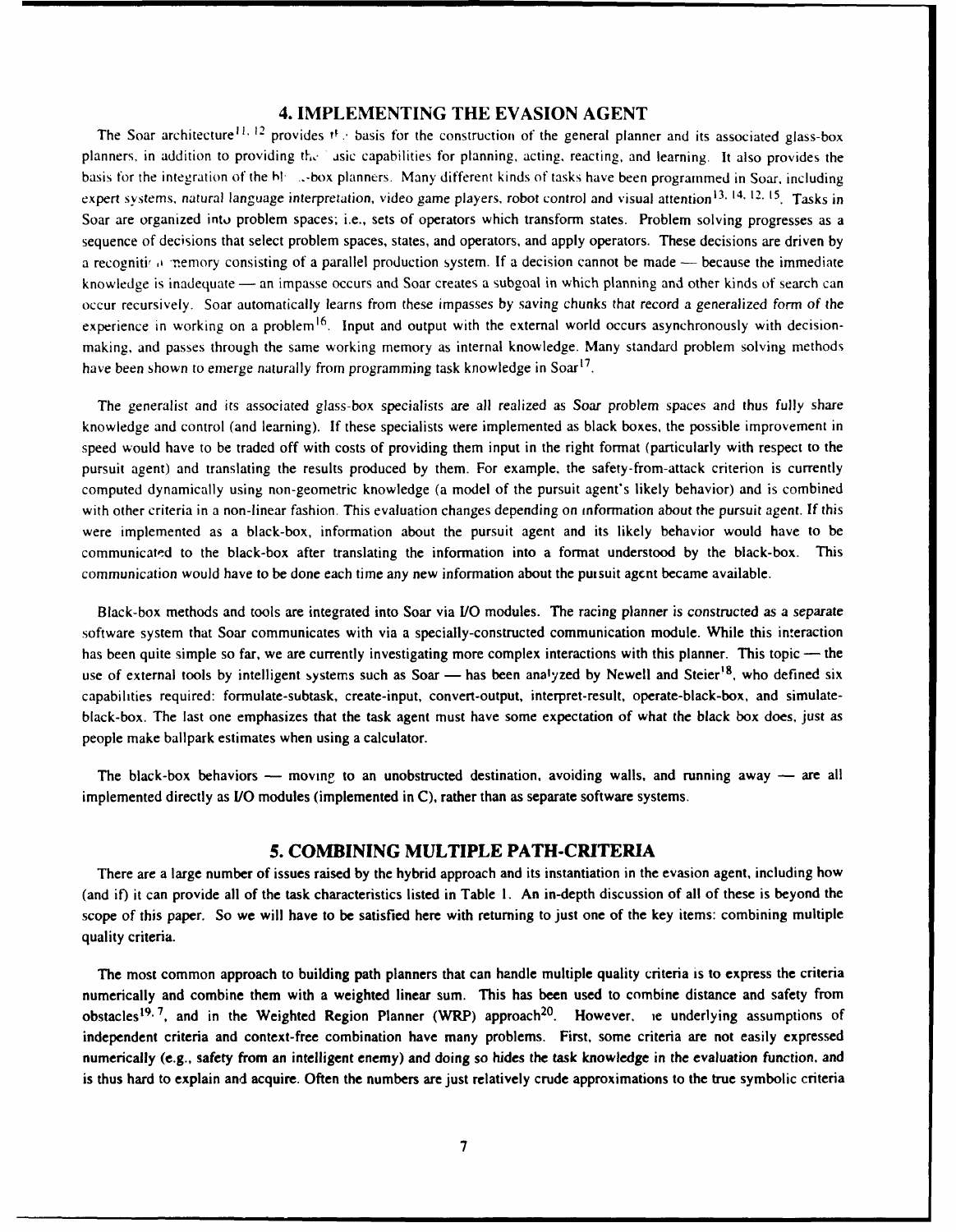such as 'better'. 'safe', 'short'. Second, even if the criteria are easily expressed numerically, it often makes no sense to add them since their actual combination may be a complex function of the context.

Multiple-criteria optimization has been extensively studied in Operations Research<sup>21</sup> and we suspect that more complex combination strategies will need to be implemented in path planning as the required tasks become more complex. One example of this from existing work in path planning is the Vector Field Histogram method of obstacle avoidance $^{22}$ . It uses the same concept of attractors and repulsors as the potential field method<sup>10</sup>, but rejects the latter's weighted linear sum. Another existing example comes from work in terrain navigation: in Denton and Froeberg's system<sup>23</sup>, each grid in a map is evaluated according to each criterion (such as mobility, concealment, and lethality), and these criteria are combined **0** according to expert rules. An optimal route is then found by dynamic programming.

The approach we have taken in constructing the evasion agent is to organize the overall set of criteria used by the agent into multiple sets of conjunctive criteria. Each conjunctive set specifies a set of criteria that can be simultaneously active, and each such set is handled by a specialized path planner. For instance, the hiding planner handles the criteria of short plan-time, safety from a visible adversary in close pursuit, obstacle avoidance, and path length; while the safety planner handles safety from ambush by a currently invisible adversary, obstacle avoidance, and path length. Choice among the sets of criteria is handled by the task planner — it chooses criteria by choosing a specialized planner. Combination among the conjunctive sets is handled by the respective specialized planners. In particular, the safety and hiding planners use particular lexicographic orderings — the safety planner first filters cut any path that violates either safety from ambush or obstacle avoidance, and then chooses among the remaining plans according to their lepgth, and the hiding planner **0** effectively filters out all plans that cannot be generated quickly and then picks .mong the remaining ones based on distance - while the avoid-walls behavior uses a simple summation of the potential fields generated by the various obstacles. The other planners are all single criterion planners.

As the tasks get more complex, and the need to respond more flexibly increases, we would ultimately expect this simple mapping of sets of criteria onto individual planners to break down. When this happens, the general planner will either need to handle the entire task itself, or it will need to be able to break down its sets of conjunctive criteria into subsets that can be handled by what specialized methods it does have, and then understand the results provided by the specialists so as to be able to combine them into a single solution reflecting the entire set (while perhaps handling some of the criteria itself).

Though it is not at all clear at this point how to do this in general, there are at least some approaches that have proven successful for particular special cases. Miller and Schubert<sup>24</sup>, and Kambhampati et al.<sup>25</sup> have shown how a generalpurpose planner can combine the results from multiple specialist planners, if the generalist is a least-commitment planner and the specialists always formulate their results as constraints. In Denton and Froeberg's system<sup>23</sup>, the path found by dynamic programming is passed to a method which evaluates it according to certain global mission criteria and modifies it as needed. During execution, a third method then uses a local evaluation function to further modify the plan and change the robot's actions.

#### **6. CONCLUSION**

In this paper we have argued that an intelligent robot should integrate a number of different kinds of path-planning capabilities, and we have described and demonstrated one instance of such an integration. There is, however, still much to be done in producing a system that integrates together a set of planners capable of fully satisfying the requirements listed in Table 1. We focused in some detail here on the issues raised by one of these requirements - the combination of multiple path criteria — but at least as many issues are raised by others, such as the use of methods that are appropriate for a wide range of available knowledge. For example, more diverse sources of knowledge will require different planning methods  such as landmark navigation using instructions — and many more opportunities to use black boxes may be identified (such as using Voronoi diagrams to stay away from obstacles). It is also critical to better understand the trade-offs in using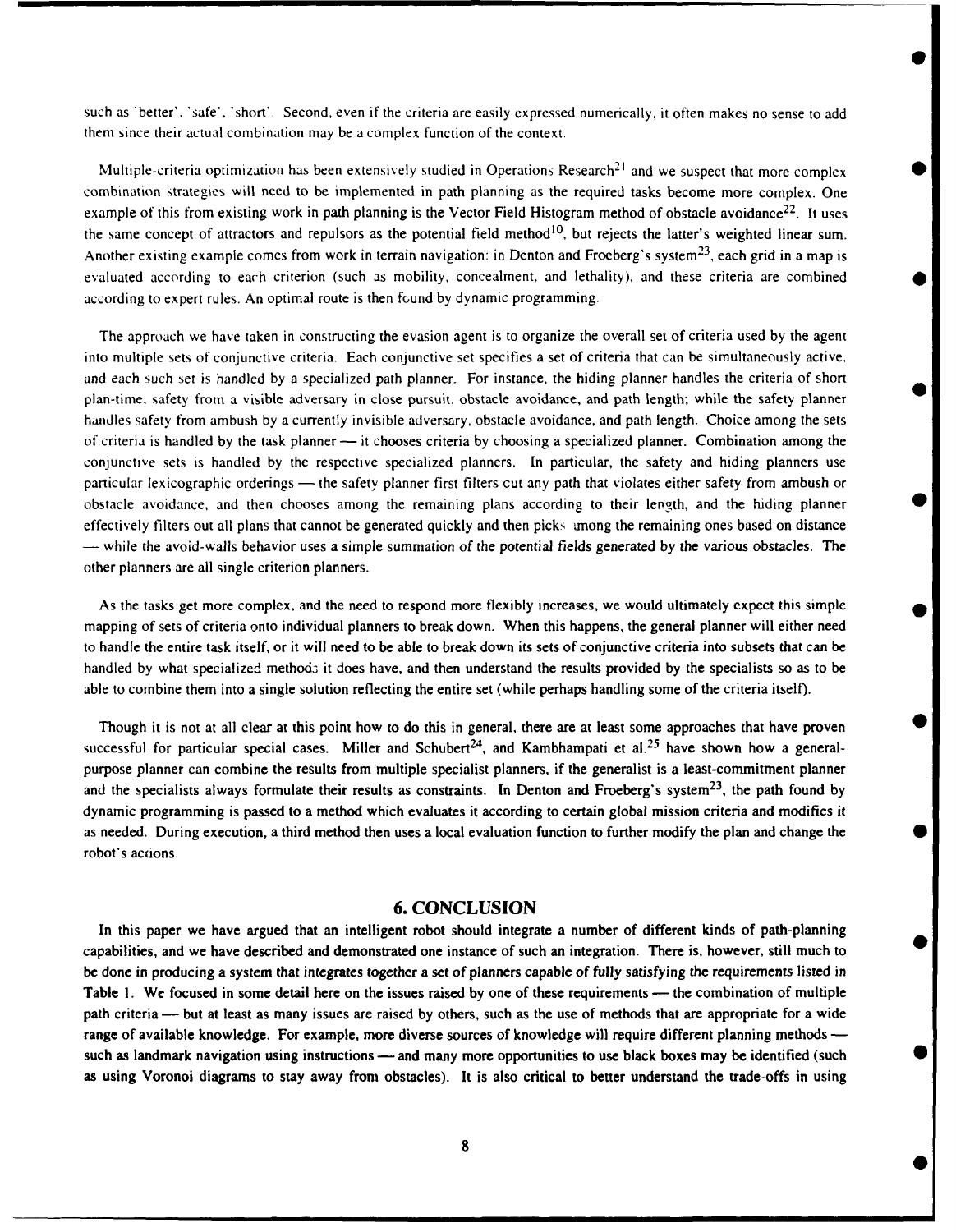general planners, glass-box specialists and black boxes; and also to understand how a range of such planners should interact to provide effective performance in a range of complex tasks within richly structured, dynamic environments.

#### **7. ACKNOWLEDGEMENTS**

This work was sponsored by the Office of Naval Research (ONR) under contract number N00014-9 1-J-1624 and by the Defense Advanced Research Projects Agency (DARPA) under contract number DABT63-9 I-C-0025, modification number P0004. We would like to thank Charles Dolan of the Hughes AI Center for supplying the original simulation.

#### **8. REFERENCES**

- **I** Chase, W. G., " 9atial Representations of Taxi Drivers", in *Acquistion of Symbolic Skills,* Rogers, D. R., and Sloboda, A., ed., Plenum, New York, 1982.
- 2. Lynch, K., *The image of the city,* MIT Press, Cambridge, MA, 1960.
- 3. Gallistel, R., *The organization of learning,* MIT Press, Cambridge, MA, 1990.
- 4. Gat, E., "Integrating planning and reacting in a heterogeneous asynchronous architecture for controlling real-world mobile robots", *Proceedings of the National Conference on Artificial Intelligence,* 1992.
- 5. Goodwin, R., and Simmons, R., "Rational handling of multiple goals for mobile robots", *Proceedings of the AAAI Planning Symposium,* 1992 pp. 70-72.
- 6. Mitchell, **J.** S. B., "Algorithmic approaches to optimal route planning", *Proceedings of the SPIE conference on Mobile Robots,* 1990.
- 7. Thorpe, C., "Path relaxation: path planning for a mobile robot", *Proceedings of the National Conference on Artificial Intelligence,* 1984, pp. 318-321.
- 8. Holmes, P. D., and Jungert, E. R. A., "Symbolic and geometric connectivity graph methods for route planning in digitized maps", *IEEE transactions on Pattern Analysis and Machine Intelligence,* Vol. 14, No. *5,* 1992.
- 9. Lozano-Perez, T. and Wesley M. A., "An algorithm for planning collision-free paths among polyhedral obstacles", *Communications of the ACM,* Vol. 22, No. 10, 1979, pp. 560-570.
- 10. Khatib, **0.,** "Real-time obstacle avoidance for manipulators and mobile robots", *International Journal of Robotics Research,* Vol. 5, No. 1, 1986, pp. 90-98.
- **It.** Laird, J. E., Newell, A. and Rosenbloom, P. S., "Soar: An architecture for general intelligence", *Artificial Intelligence,* Vol. 33, No. **1,** 1987, pp. 1-64.
- 12. Rosenbloom, P. **S.,** Laird, **J.** E., Newell, A., and McCarl, R., "A preliminary analysis of the Soar architecture as a basis for general intelligence", *Artificial Intelligence,* Vol. 47, No. 1-3, 1991, pp. 289-325.
- 13. Laird, I.E. and Rosenbloom, P.S., "Integrating execution, planning, and learning in Soar for external environments", *Proceedings of the National Conference on Artificial Intelligence,* July 1990.
- 14. Newell, A., *Unified Theories of Cognition,* Harvard University Press, Cambridge, Massachusetts, 1990.
- 15. Wiesmeyer, M.D., *An Operator-Based Model of Human Covert Visual Attention,* PhD dissertation, University of Michigan, 1992, CSE-TR- 123-92
- 16. Laird, J. E., Rosenbloom, P. **S.** and Newell, A., "Chunking in Soar: The anatomy of a general learning mechanism", *Machine Learning,* Vol. i, No. **1,** 1986, pp. 11-46.
- 17. Laird, J.E. and Newell, A., "A universal weak method: Summary of results", *Proceedings of the Eighth .nternational Joint Conference on Artificial Intelligence,* August 1983, pp. 771-773.
- 18. Newell, A. and Steier, D., "Intelligent Control of External Software Systems", Tech. report EDRC 05-55-91, Engineering Design Research Center, Carnegie Mellon University, April 1991.

**9**